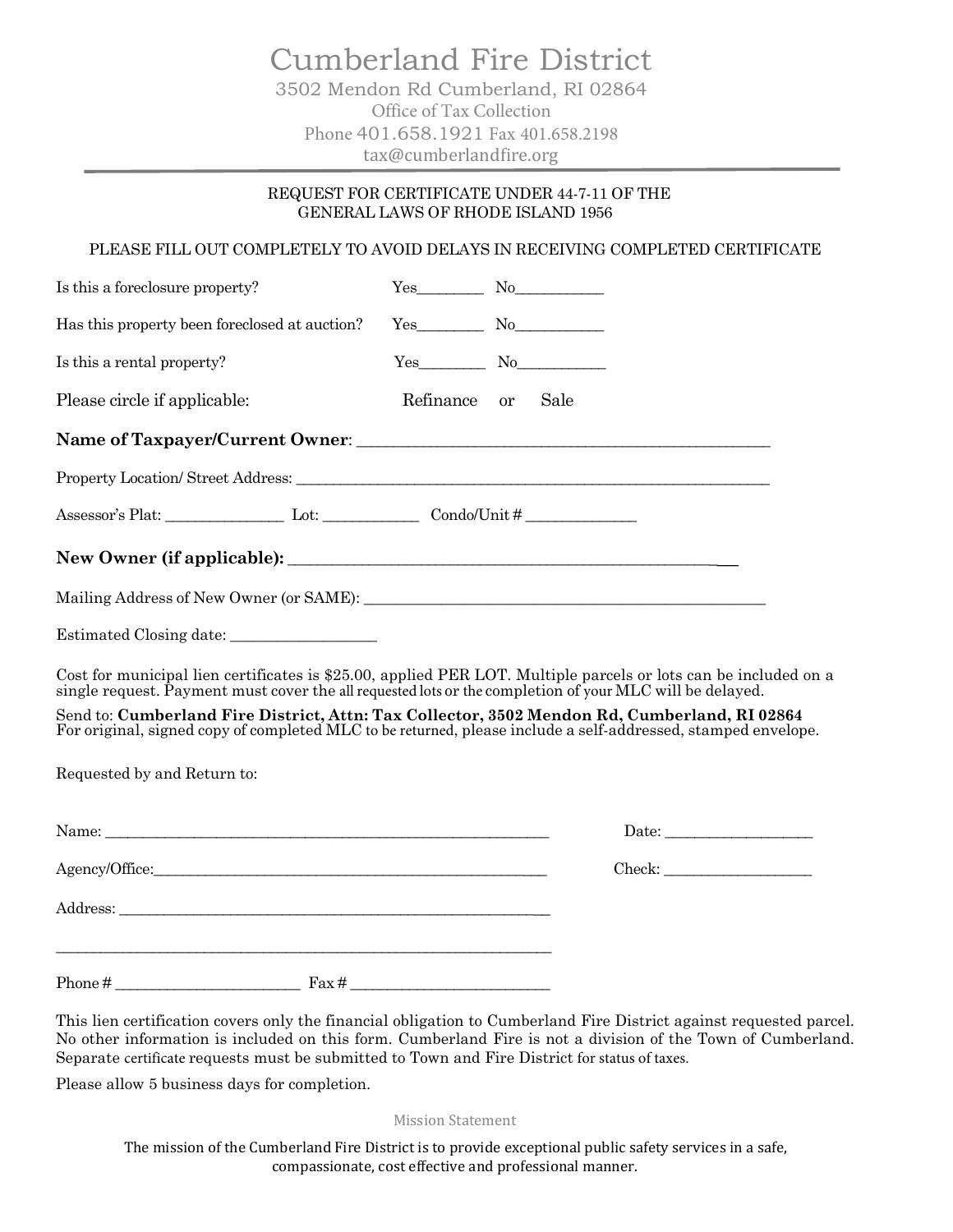To prevent erroneous information being used in the refinancing or selling of properties, Cumberland Fire enforces NON-VERBAL policies relating to tax account information.

- Tax Collector will mail, email, or fax an account summary to any property owner.
- Banks/escrow servicing companies that subscribe to OpalData taxation databases can access information at http://www.opaldata.net/OnlineTax/. Servicing company employees should speak with a supervisor or company contact to determine log-in credentials. Example of access to this tax database: Corelogic, Lereta.
- If you are inquiring about a new property you are servicing and have obtained a copy of the tax bill and just want to know if the fire tax was paid, Cumberland Fire District can identify, yes or no, if payment has been made. We cannot verbally quote specific dollar amounts. We will not give verbal information regarding payments or totals due if there is a delinquency on the account.
- Banks, realtors, and attorneys must complete a Municipal Lien Certificate request. If a Municipal Lien Certificate has been produced and the attorney's office is requesting an update of information, Cumberland Fire District will provide requesting authority with an updated summary within 30 days of fulfillment of their initial request. Example: when new tax bills are generated during the month of June, request an update to recent certificate via phone or email.
- If a request is for TWO or more parcels, please include the full plat/lot for all. Fee for MLC is applied PER LOT. Multiple parcels or lots can be included on a single request. Payment must cover the total request or completion of MLC will be delayed.
- All payments for requests must be payable to CUMBERLAND FIRE DISTRICT. Checks made out incorrectly, or for the wrong amount, will delay processing of MLC.
- Original, signed copy of certificate will be mailed to requesting authority once payment has been received. Provide contact information such as email address or fax number if you would like to receive copy of MLC more quickly. Certificates are valid for recording for sixty days demonstrating account status as of date created. Delinquent tax accounts are subject to additional penalty. Contact Office of Tax Collection for an update prior to closing.
- A completed Fire District MLC indicates the financial obligation of homeowner of record. Tax debt recently sold at public auction is no longer an obligation to Cumberland Fire District and total will not be included on certificate. If it is believed that any previous tax debt was sold, the requesting authority is responsible to contact Attorney Michelle D. Baker, 1420 Mendon Rd. Cumberland, RI, for redemption information and totals.

## Mission Statement

The mission of the Cumberland Fire District is to provide exceptional public safety services in a safe, compassionate, cost effective and professional manner.